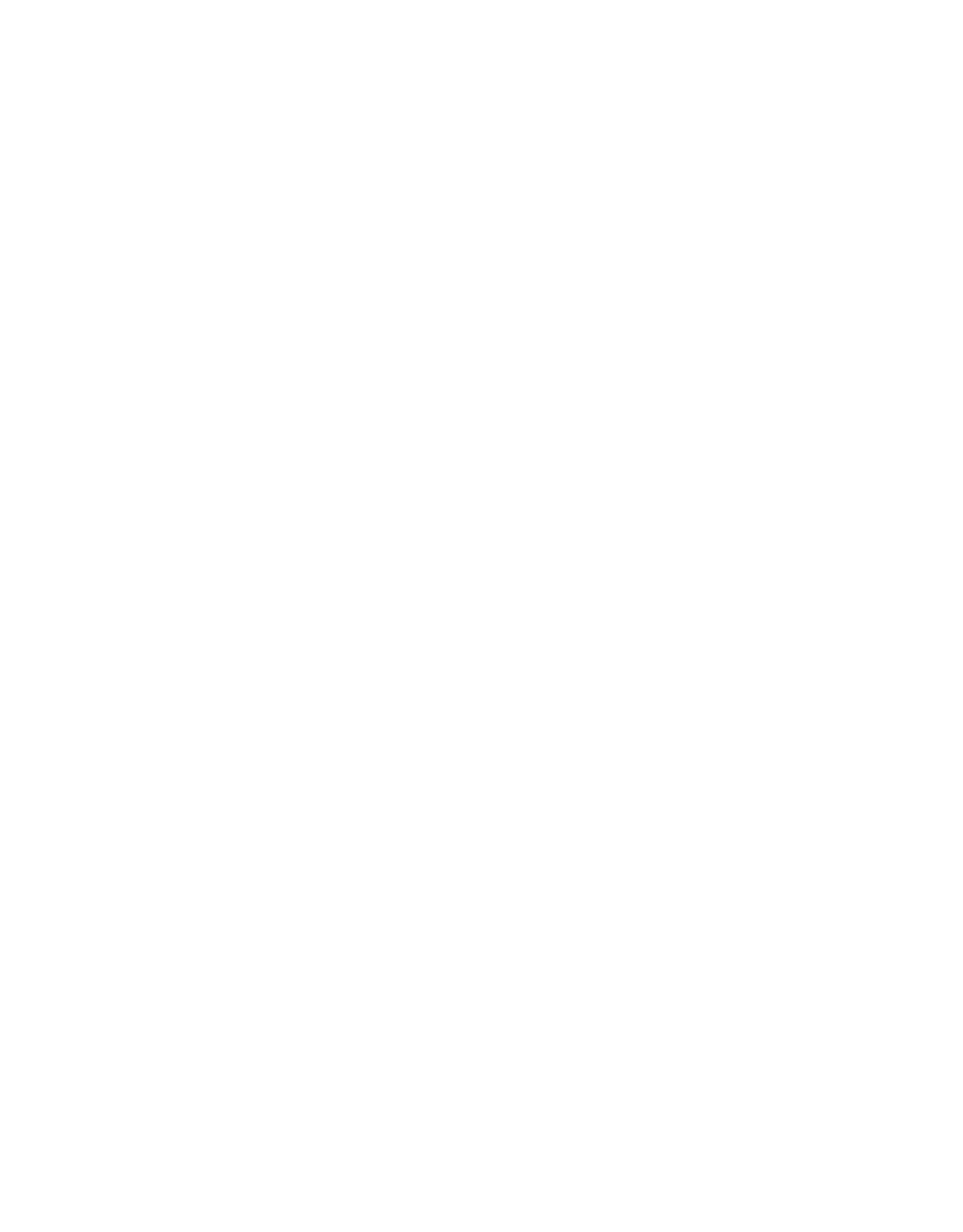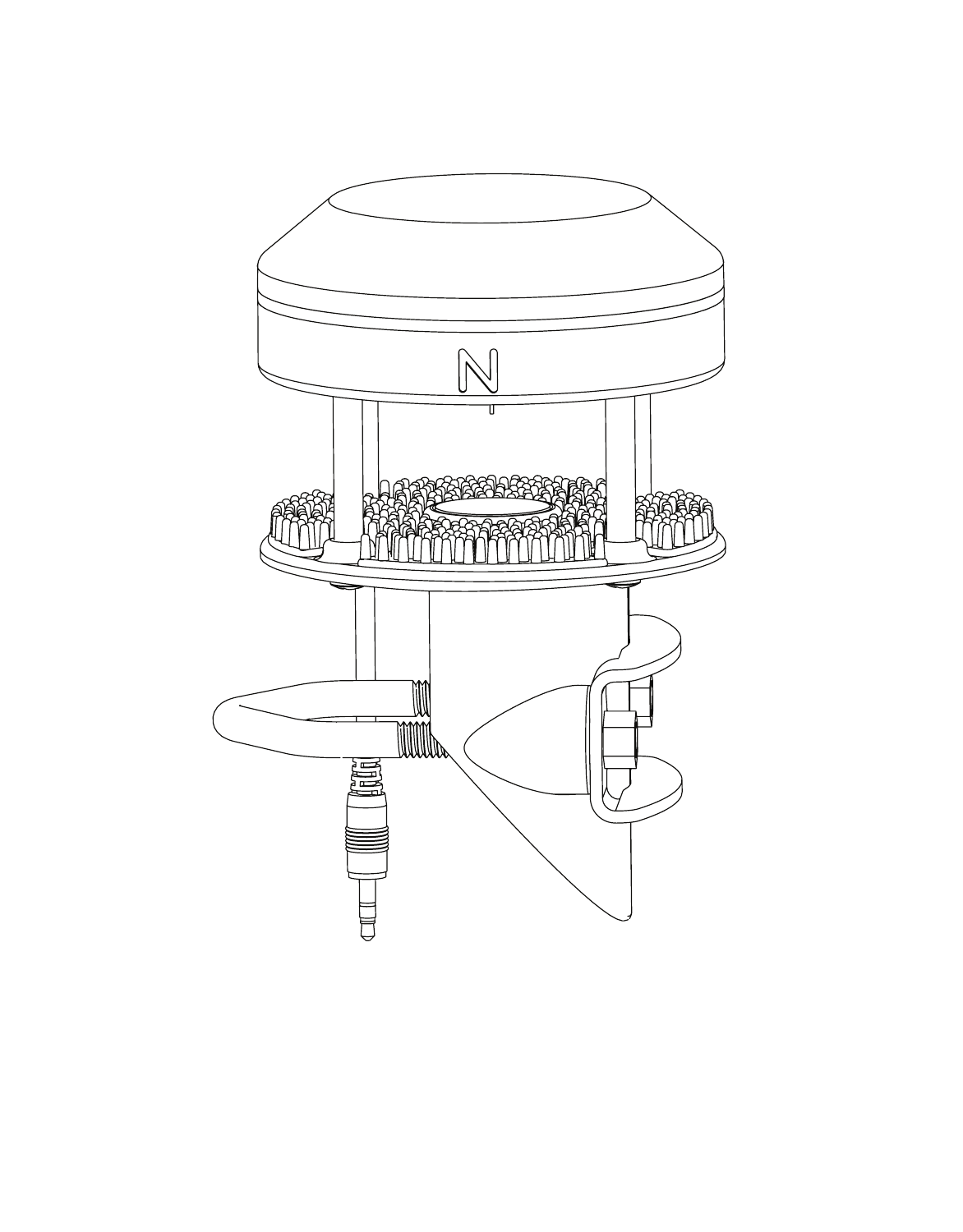## <span id="page-4-0"></span>**1. INTRODUCTION**

Thank you for choosing the ATMOS 22 Ultrasonic Anemometer from METER Group.

The ATMOS 22 Ultrasonic Anemometer is designed for continuous monitoring of wind speed and direction ([Section 3](#page-10-1)). A robust, no moving parts design that prevents errors because of wear or fouling make the ATMOS 22 ideal for long-term, remote installations.

Applications of the ATMOS 22 are listed below:

- Weather monitoring
- Microenvironment monitoring
- In-canopy wind measurement
- Spatially-distributed environmental monitoring
- Wind profiling
- Crop weather monitoring
- Weather networks

Additional advantages include its low-power design that supports battery-operated data loggers, and the SDI-12 three-wire interface. A tilt sensor warns the user of out-of-level condition, and no configurations are necessary.

Prior to use, verify all ATMOS 22 system components are included and appear in good condition.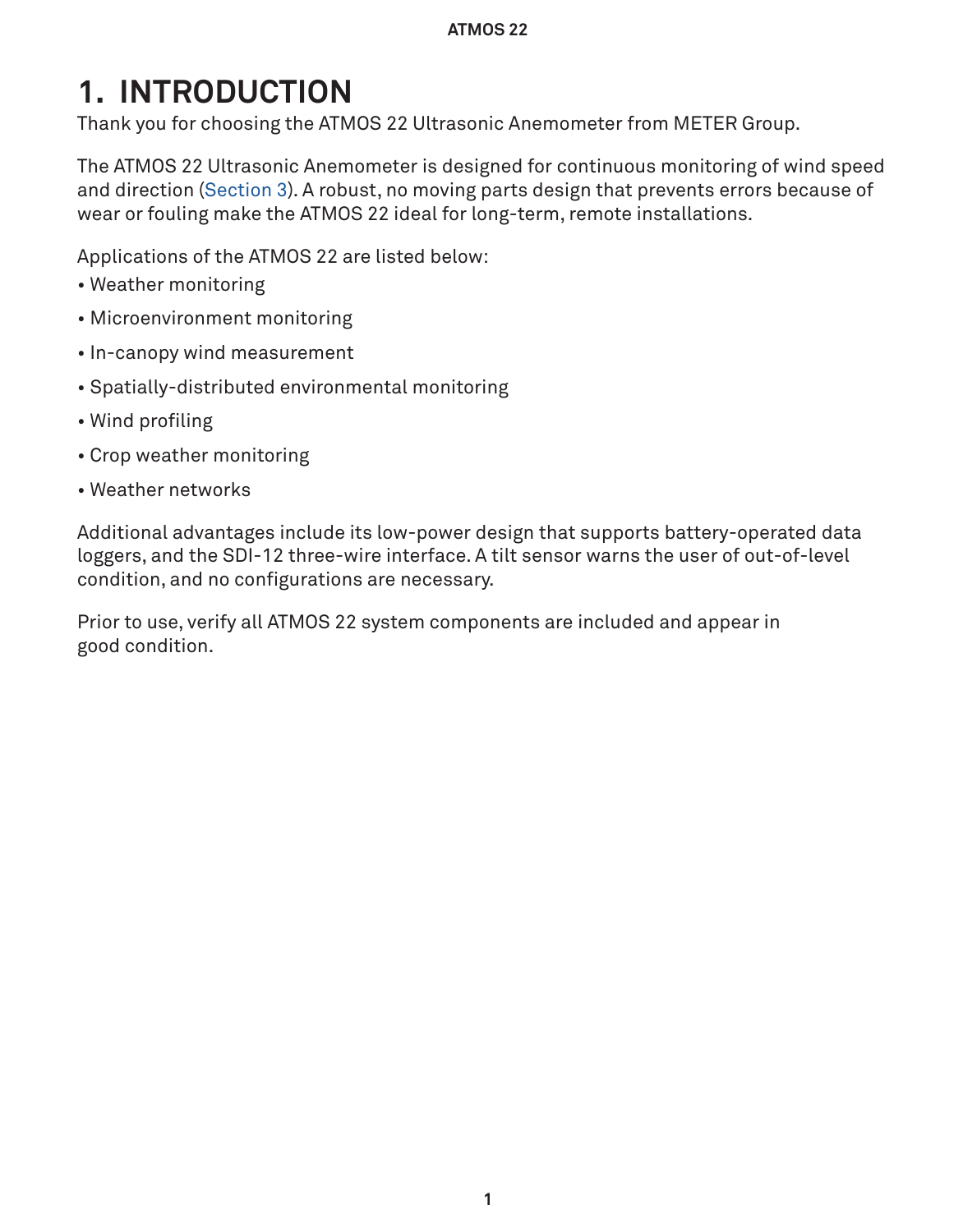## <span id="page-5-0"></span>**2. OPERATION**

Please read all instructions before operating the ATMOS 22 to ensure it performs to its full potential.

### **A** PRECAUTIONS

METER instruments are built to the highest standards, but misuse or neglect may damage the device and possibly void the manufacturer's warranty. Before using the ATMOS 22, follow the recommended user instructions and arrange proper protections to safeguard the instrument from damage.

<span id="page-5-1"></span>**Table 1 Installation**

### **2.1 INSTALLATION**

Follow the steps listed in [Table 1](#page-5-1) to set up the ATMOS 22 and start collecting data.

|                     | Wrench $13 \text{ mm}$ ( $1/2 \text{ in}$ )                                                                                                                                                                                                                                   |
|---------------------|-------------------------------------------------------------------------------------------------------------------------------------------------------------------------------------------------------------------------------------------------------------------------------|
|                     | <b>Mounting pole</b> $31.8$ to $50.8$ mm $(1.25$ to $2.0$ in) diameter                                                                                                                                                                                                        |
| <b>Tools Needed</b> | NOTE: Smaller mounts are compatible if washers are added to the V-bolt (not included).<br>United States standard pipe sizes that are compatible are 1.00-, 1.25-, and 1.50-in. Square<br>tubing with a width of 1.25 to 2.00 in or T-posts can also work as mounting options. |
|                     | <b>Consider the Surroundings</b><br>Ensure that site selection is far from wind obstruction.                                                                                                                                                                                  |
|                     | <b>Conduct System Check</b>                                                                                                                                                                                                                                                   |
|                     | Plug the weather station into the logger (Section 2.2).                                                                                                                                                                                                                       |
| Preparation         | Verify all sensors are functional and read within expected ranges.                                                                                                                                                                                                            |
|                     | <b>Adjust Pole Height</b><br>Prepare the mounting pole to the appropriate height. Many installations<br>require the ATMOS 22 to be mounted 2 m above ground, but mounting height<br>can be adjusted based on the specific application.                                        |
|                     | <b>Install on Mounting Pole</b><br>Use the V-bolt to mount the unit at the desired height. The V-bolt is compatible<br>with most meterological stands, poles, tripods, and other mounts.                                                                                      |
| <b>Mounting</b>     | <b>Mount Toward True North</b><br>Orient the N engraved on the side of the instrument should be oriented to point<br>true north (not magnetic north). The ATMOS 22 must be oriented correctly by<br>hand for accurate wind direction measurements.                            |
|                     | Level the System<br>Use the bubble level underneath the ATMOS 22 or a PROCHECK display to level<br>the weather station. The angle of the mounting pole may need to be adjusted or<br>shims added to the ATMOS 22-pole interface to achieve level.                             |

**2**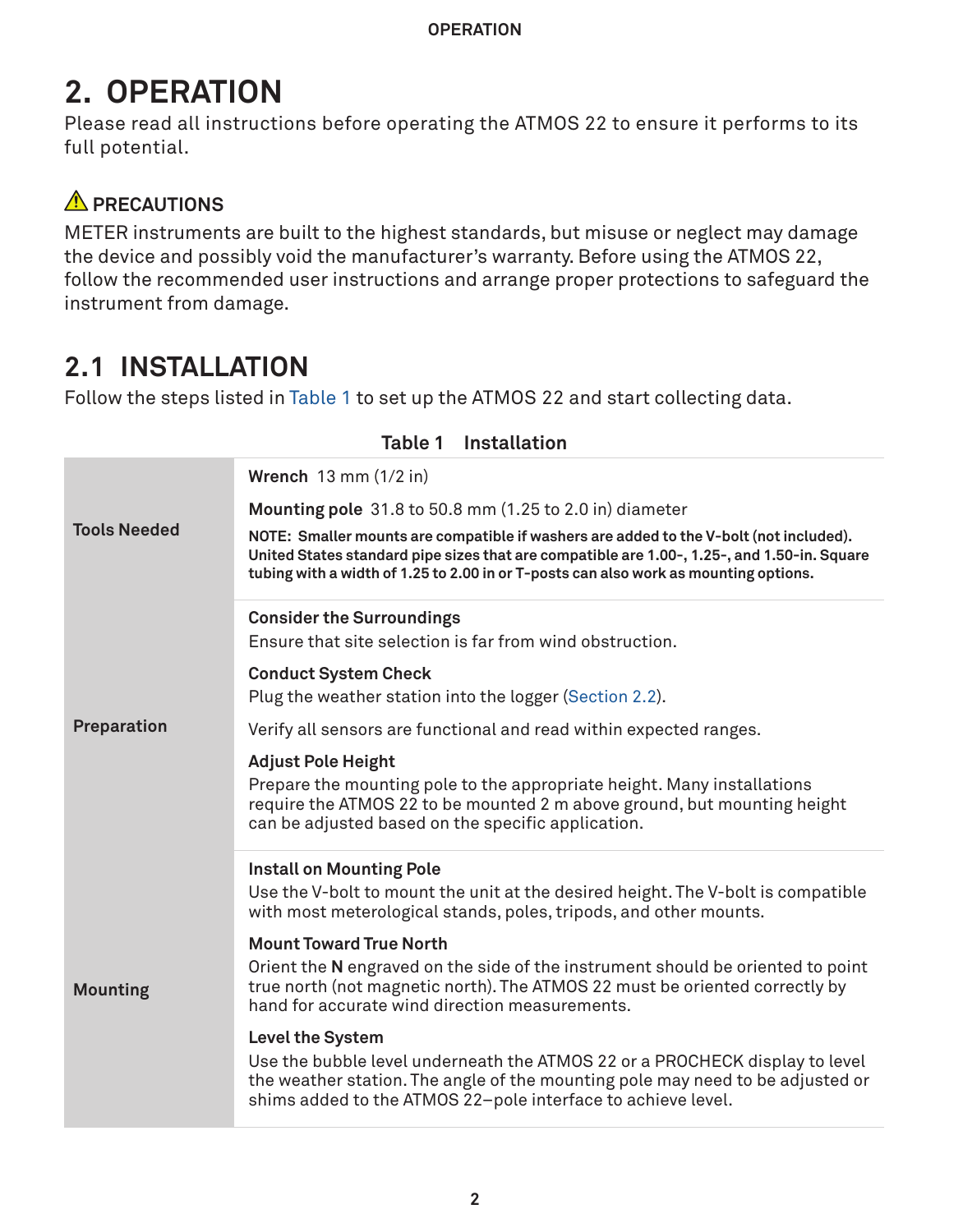<span id="page-6-0"></span>

|                                | <b>Secure the System</b><br>Tighten the V-bolt nuts by hand until hand-tight, and then tighten with a<br>wrench, securing the ATMOS 22 flat and tight against the top of the stand.<br>CAUTION: Do not overtighten V-bolt.                                                                                  |
|--------------------------------|-------------------------------------------------------------------------------------------------------------------------------------------------------------------------------------------------------------------------------------------------------------------------------------------------------------|
|                                | <b>Secure and Protect Cables</b>                                                                                                                                                                                                                                                                            |
|                                | NOTE: Improperly protected cables can lead to severed cables or disconnected sensors.<br>Cabling issues can be caused by many factors such as rodent damage, driving over sensor<br>cables, tripping over cables, not leaving enough cable slack during installation, or poor<br>sensor wiring connections. |
| <b>Mounting</b><br>(continued) | Install cables in conduit or plastic cladding when near the ground to avoid<br>rodent damage.                                                                                                                                                                                                               |
|                                | Gather and secure cables between the ATMOS 22 and the data logger to the<br>mounting mast in one or more places.                                                                                                                                                                                            |
|                                | <b>Connect to Data Logger</b><br>Plug the sensor into a data logger.                                                                                                                                                                                                                                        |
|                                | Use the data logger to make sure the sensor is reading properly.                                                                                                                                                                                                                                            |
|                                | Verify these readings are within expected ranges.                                                                                                                                                                                                                                                           |
|                                | For more instructions on connecting to data loggers, refer to Section 2.2.                                                                                                                                                                                                                                  |
|                                |                                                                                                                                                                                                                                                                                                             |

#### **Table 1 Installation (continued)**

### **2.2 CONNECTING**

The ATMOS 22 works seamlessly with METER data loggers. The ATMOS 22 can also be used with other data loggers, such as those from Campbell Scientific, Inc. For extensive directions on how to integrate the sensor into third-party loggers, refer to the [ATMOS 22 Integrator](http://www.metergroup.com/atmos22-support)  [Guide.](http://www.metergroup.com/atmos22-support)

ATMOS 22 sensors require excitation voltages in the range of 3.6 to 15.0 VDC and operates at 2.8- to 5.5-VDC level for data communication. The ATMOS 22 can be integrated using SDI-12 protocol. See the [ATMOS 22 Integrator Guide](http://www.metergroup.com/atmos22-support) for details on interfacing with data acquisition systems.

ATMOS 22 sensors come with a 3.5-mm stereo plug connector ([Figure 1\)](#page-6-1) to facilitate easy connection with METER loggers. ATMOS 22 sensors may be ordered with stripped and tinned wires to facilitate connecting to some third-party loggers [\(Section 2.2.2\)](#page-7-1).



<span id="page-6-1"></span>**Figure 1 3.5-mm stereo plug connector wiring**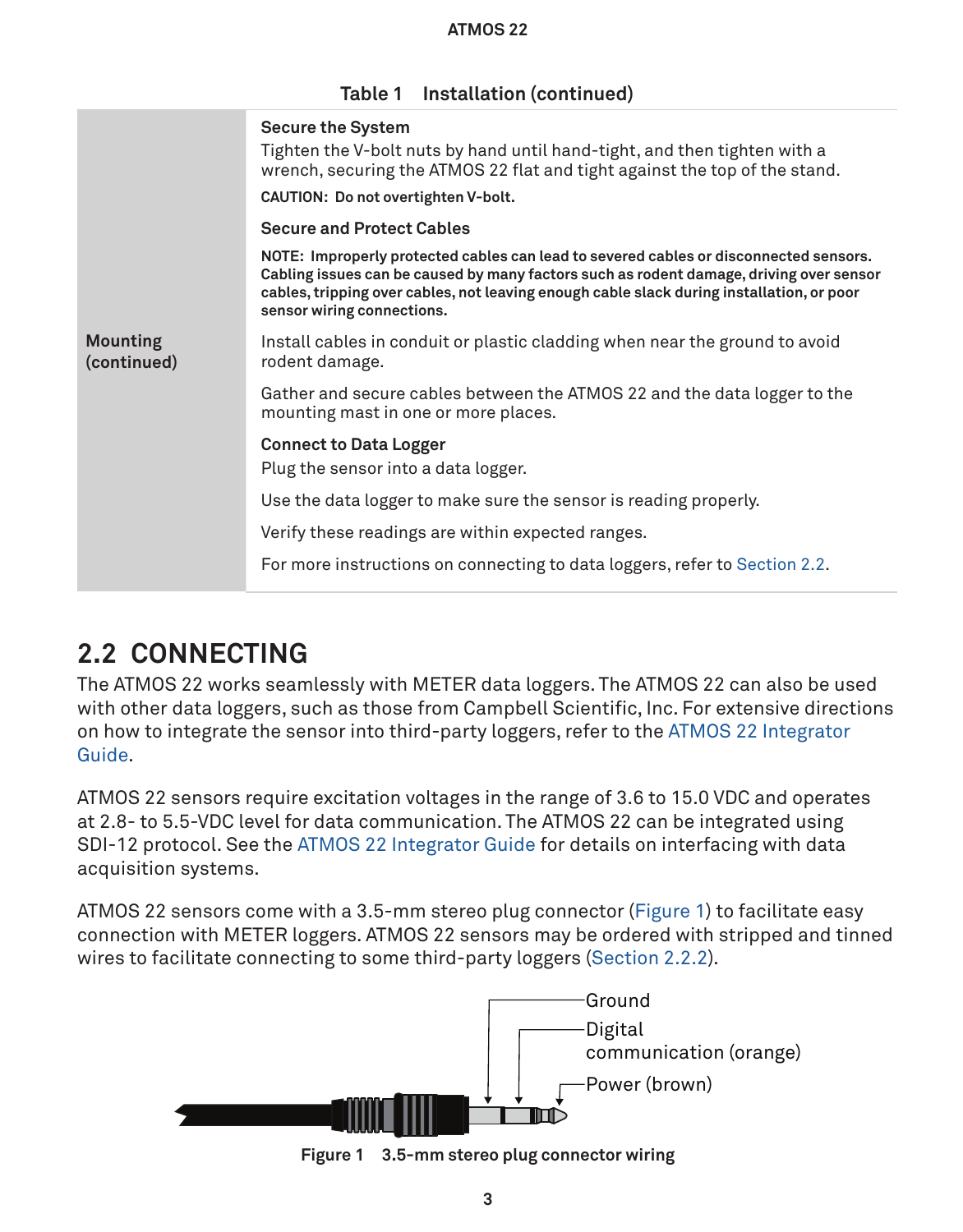#### **Operation**

<span id="page-7-0"></span>The ATMOS 41 comes standard with a 5-m cable. It may be purchased with custom cable lengths for an additional fee (on a per-meter basis). In some instances, the cable can be extended beyond 75 m by the user, but this is discouraged for a variety of reasons. Please contact Customer Support for more details before extending or splicing cables.

### **2.2.1 CONNECT TO METER DATA LOGGER**

The ATMOS 22 works most efficiently with ZENTRA series data loggers. Check the METER [downloads webpage](https://www.metergroup.com/downloads) for the most recent data logger firmware. Logger configuration may be done using either ZENTRA Utility (desktop and mobile application) or ZENTRA Cloud (web-based application for cell-enabled data loggers).

**NOTE: This system will not work with legacy data loggers (Decagon Em5 or Em5B).**

- 1. Plug the stereo plug connector into one of the sensor ports on the logger.
- 2. Use the appropriate software application to configure the chosen logger port for the ATMOS 22. METER data loggers will automatically recognize ATMOS 22 sensors.
- 3. Set the measurement interval.

METER data loggers measure the ATMOS 22 every minute and return the average of the 1-min data across the chosen measurement interval. For example, the interval can be set to 5 min, 10 min, 15 min. See [Table 2](#page-18-1) for additional information.

ATMOS 22 data can be downloaded from METER data loggers using either ZENTRA Utility or ZENTRA Cloud. Refer to the logger user manual for more information about these programs.

### <span id="page-7-1"></span>**2.2.2 CONNECT TO NON-METER LOGGER**

The ATMOS 22 can be purchased for use with non-METER (third party) data loggers. Refer to the third-party logger manual for details on logger communications, power supply, and ground ports. The [ATMOS 22 Integrator Guide](https://www.metergroup.com/environment/products/atmos-22-sonic-anemometer/#support) also provides detailed instructions on connecting sensors to non-METER loggers.

ATMOS 22 sensors can be ordered with stripped and tinned (pigtail) wires for use with screw terminals. Refer to the third-party logger manual for details on wiring.

Connect the ATMOS 22 wires to the data logger as illustrated in [Figure 2](#page-7-2) and [Figure 3,](#page-8-0) with the power supply wire (brown) connected to the excitation, the digital out wire (orange) to a digital input, and the bare ground wire to ground.



<span id="page-7-2"></span>

**NOTE: Some early ATMOS 22 may have the older Decagon wiring scheme where the power supply is white, the digital out is red, and the bare wire is ground.**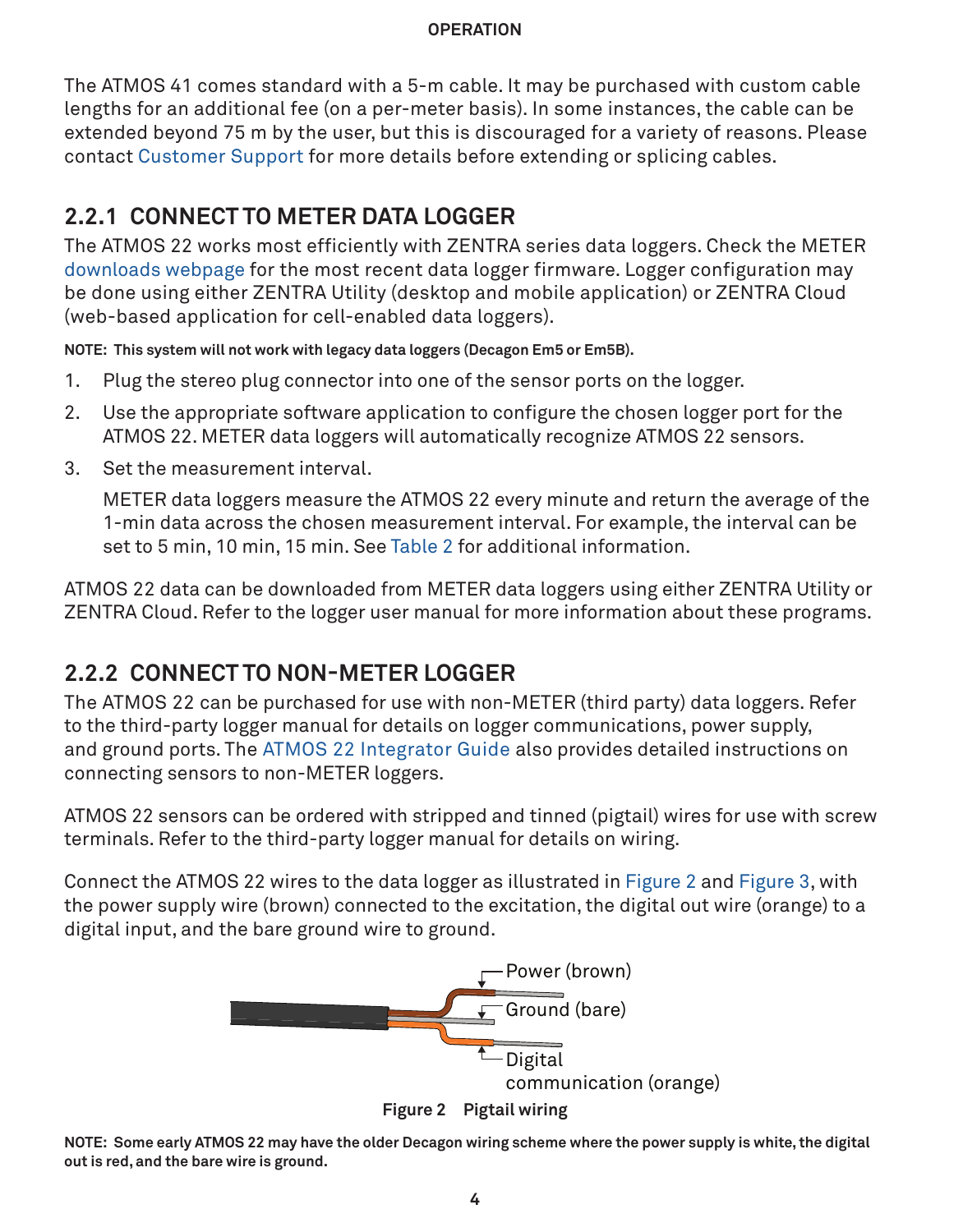

<span id="page-8-1"></span>

<span id="page-8-0"></span>**Figure 3 Wiring diagram**

**NOTE: The acceptable range of excitation voltages is from 3.6 to 15.0 VDC. To read the ATMOS 22 with Campbell Scientific data loggers, power the sensors off a 12-V port (or any port that continuously powers from 3.6–15.0 VDC).**

If the ATMOS 22 cable has a standard stereo plug connector and needs to be connected to a non-METER data logger, use one of the following two options.

### **Option 1**

- 1. Clip off the stereo plug connector on the sensor cable.
- 2. Strip and tin the wires.
- 3. Wire it directly into the data logger.

This option has the advantage of creating a direct connection and minimizes the chance of the sensor becoming unplugged. However, it then cannot be easily used in the future with a METER readout unit or data logger.

#### **Option 2**

Obtain an adapter cable from METER.

The adapter cable has a connector for the stereo plug connector on one end and three wires (or pigtail adapter) for connection to a data logger on the other end. The stripped and tinned adapter cable wires have the same termination as in [Figure 3](#page-8-0): the brown wire is excitation, the orange is output, and the bare wire is ground.

**NOTE: Secure the stereo plug connector to the pigtail adapter connections using adhesive-lined heat shrink to ensure the sensor does not become disconnected during use.**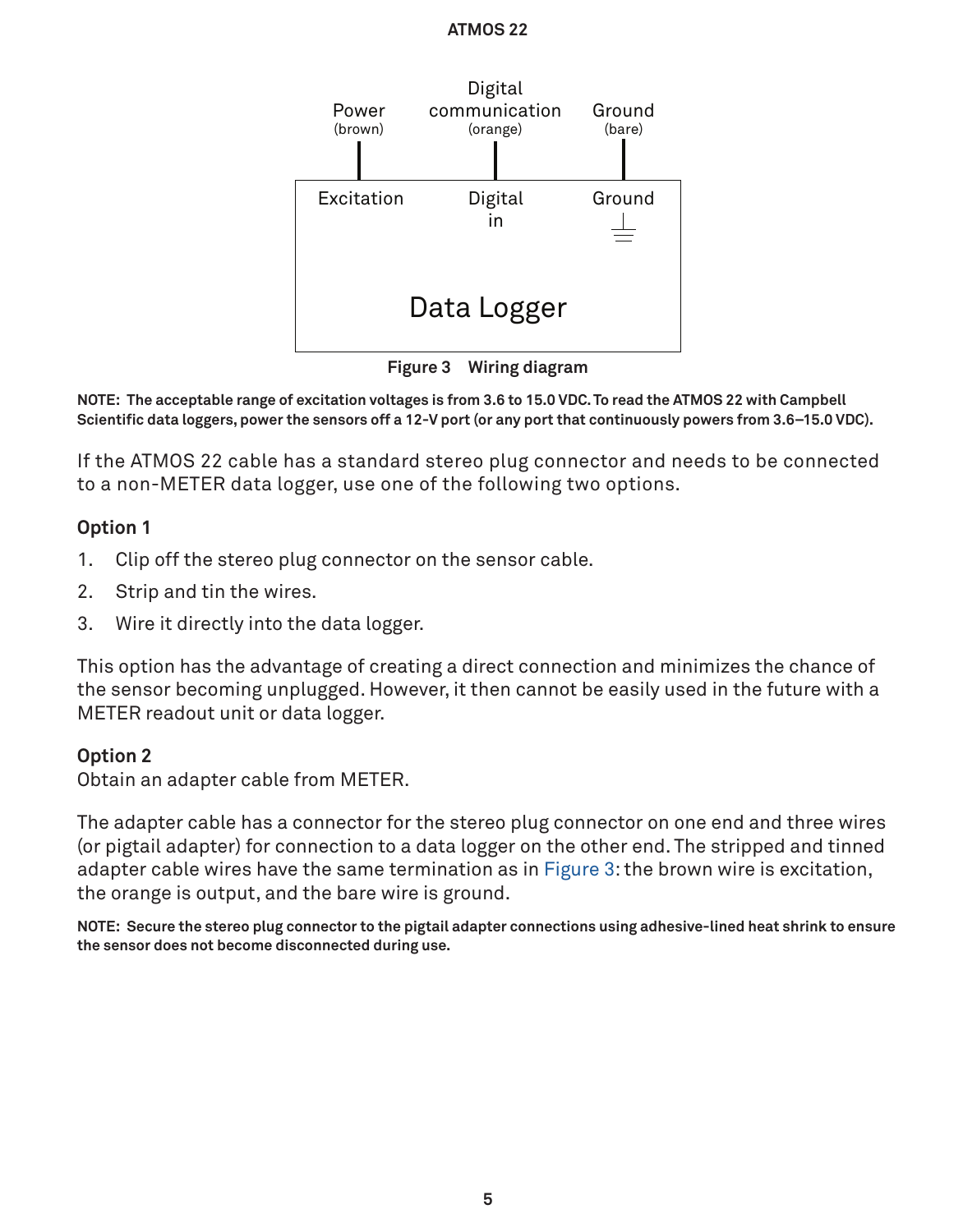### <span id="page-9-0"></span>**2.3 COMMUNICATION**

The SDI-12 protocol requires that all sensors have a unique address. ATMOS 22 sensor factory default is an SDI-12 address of 0. To add more than one SDI-12 sensor to a bus, the sensor address can be changed using a ZSC Bluetooth<sup>®</sup> sensor interface and the ZENTRA Utility Mobile app as described below:

**NOTE: The sensor SDI-12 address must be returned to 0 to work with ZENTRA loggers.** 

- 1. Using a mobile device, open the ZENTRA Utility Mobile app.
- 2. Connect the sensor to the ZSC.
- 3. Under Sensor Information, select the SDI Address dropdown.
- 4. Scroll through the options and select the desired SDI-12 address. **NOTE: Address options include 0-9, A-Z, and a-z.**

The sensor address can also be changed using the PROCHECK handheld device.

1. Using a PROCHECK connected to the sensor, press the **Menu** button to bring up the CONFIG menu.

**NOTE: If the PROCHECK does not have this option, please upgrade its firmware to the latest version from the [METER Legacy Handheld Devices](https://www.metergroup.com/environment/articles/buy-browse-meter-legacy-handheld-devices/) webpage.**

- 2. Scroll down to SDI-12 Address . Press **Enter**.
- 3. Press the **UP** or **DOWN** arrows until the desired address is highlighted. Address options include 0...9, A…Z, and a…z.
- 4. Press **Enter**.

Detailed information can also be found in the application note [Setting SDI-12 addresses on](https://www.metergroup.com/environment/articles/setting-addresses-using-campbell-scientific-data-loggers/)  [METER digital sensors using Campbell Scientific data loggers and LoggerNet.](https://www.metergroup.com/environment/articles/setting-addresses-using-campbell-scientific-data-loggers/)

When using the sensor as part of an SDI-12 bus, excite the sensors continuously to avoid issues with initial sensor startup interfering with the SDI-12 communications.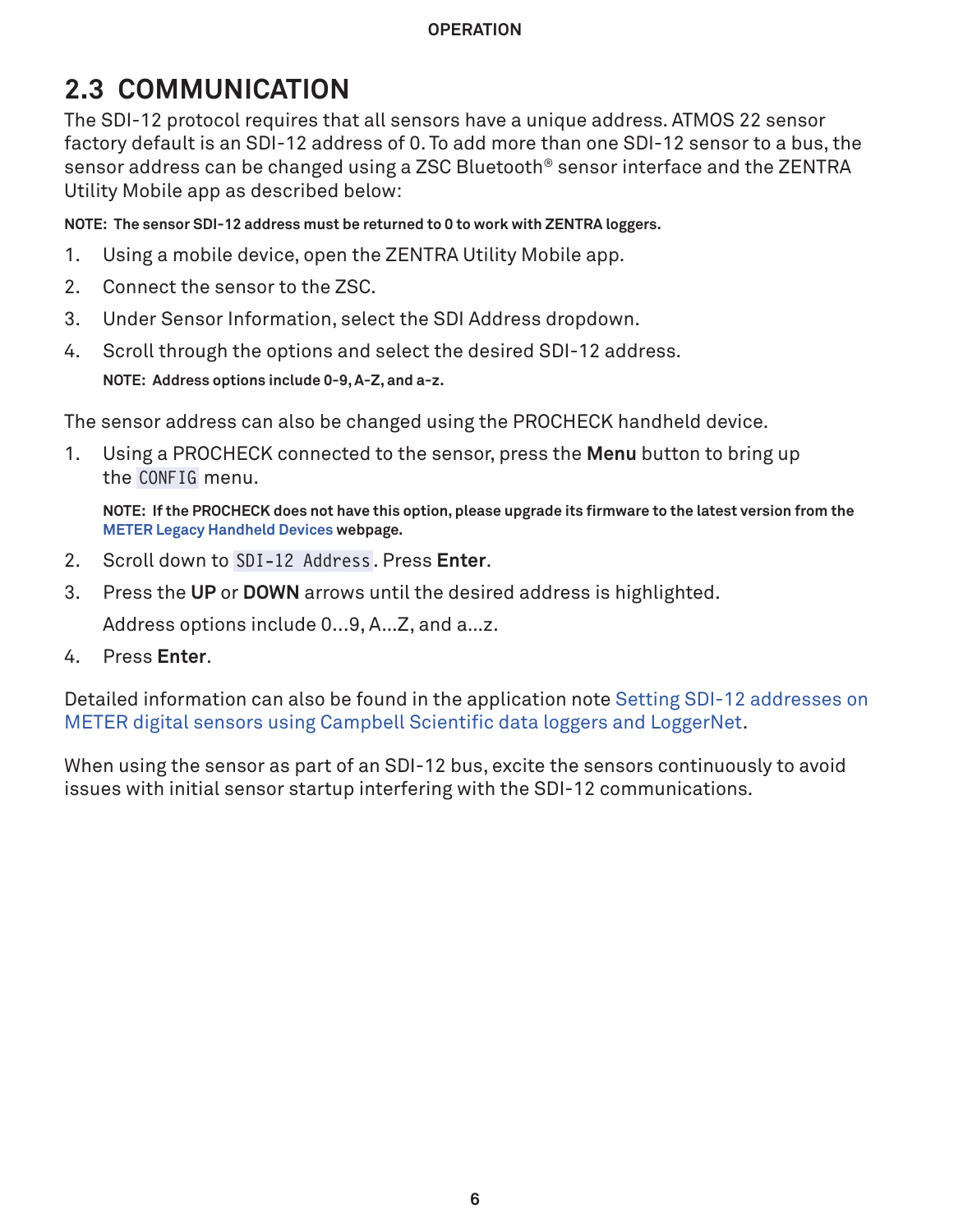## <span id="page-10-1"></span><span id="page-10-0"></span>**3. SYSTEM**

This section describes the ATMOS 22 Ultrasonic Anemometer.

### **3.1 SPECIFICATIONS**

### **MEASUREMENT SPECIFICATIONS**

| <b>Horizontal Wind Speed</b> |                                             |  |
|------------------------------|---------------------------------------------|--|
| Range                        | $0 - 30$ m/s                                |  |
| Resolution                   | $0.01 \text{ m/s}$                          |  |
| Accuracy                     | The greater of 0.3 m/s or 3% of measurement |  |
| <b>Wind Gust</b>             |                                             |  |
| Range                        | $0 - 30$ m/s                                |  |
| Resolution                   | $0.01 \text{ m/s}$                          |  |
| Accuracy                     | The greater of 0.3 m/s or 3% of measurement |  |
| <b>Wind Direction</b>        |                                             |  |
|                              |                                             |  |
| Range                        | $0^{\circ} - 359^{\circ}$                   |  |
| Resolution                   | $1^{\circ}$                                 |  |
| Accuracy                     | ±5°                                         |  |
| <b>Tilt</b>                  |                                             |  |
| Range                        | $-90^\circ$ to $90^\circ$                   |  |
| Resolution                   | $0.1^{\circ}$                               |  |

### **COMMUNICATION SPECIFICATIONS**

#### **Output**

SDI-12 communication

#### **Data Logger Compatibility**

METER ZL6, Em50, and EM60 data loggers or any data acquisition systems capable of 3.6- to 15.0-VDC excitation and SDI-12 communication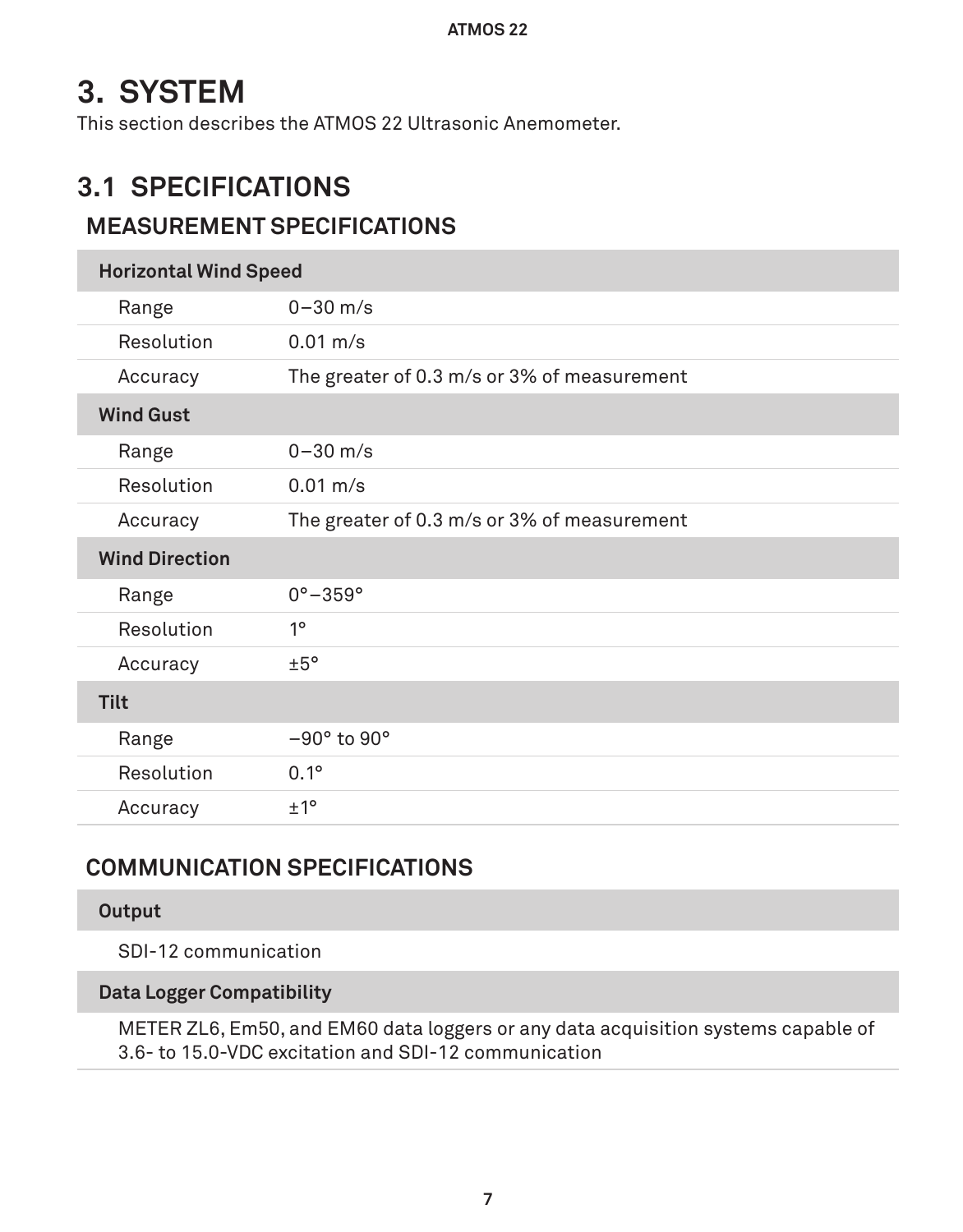### <span id="page-11-0"></span>**PHYSICAL CHARACTERISTICS**

| <b>Dimensions</b>                                                                                                               |                 |  |  |
|---------------------------------------------------------------------------------------------------------------------------------|-----------------|--|--|
| Diameter                                                                                                                        | 10 cm (3.94 in) |  |  |
| Height                                                                                                                          | 16 cm (6.30 in) |  |  |
| <b>Operating Temperature Range</b>                                                                                              |                 |  |  |
| Minimum                                                                                                                         | $-50 °C$        |  |  |
| Typical                                                                                                                         | NA              |  |  |
| Maximum                                                                                                                         | 60 °C           |  |  |
| <b>Cable Length</b>                                                                                                             |                 |  |  |
| 5 m (standard)<br>75 m (maximum custom cable length)<br>NOTE: Contact Customer Support if a nonstandard cable length is needed. |                 |  |  |
| <b>Connector Types</b>                                                                                                          |                 |  |  |
| Stereo plug connector or stripped and tinned wires                                                                              |                 |  |  |
| <b>Stereo Plug Connector Diameter</b>                                                                                           |                 |  |  |
| $3.5 - mm$                                                                                                                      |                 |  |  |
|                                                                                                                                 |                 |  |  |

### **ELECTRICAL AND TIMING CHARACTERISTICS**

| Supply Voltage (VCC to GND)        |                                                                                                                                                                                         |  |  |
|------------------------------------|-----------------------------------------------------------------------------------------------------------------------------------------------------------------------------------------|--|--|
| Minimum                            | 3.6 VDC continuous                                                                                                                                                                      |  |  |
| Typical                            | NA.                                                                                                                                                                                     |  |  |
| Maximum                            | 15.0 VDC continuous                                                                                                                                                                     |  |  |
|                                    | NOTE: The ATMOS 22 must be continuously powered to work properly.<br>NOTE: For the ATMOS 22 to meet digital logic levels specified by SDI-12, it must be excited at 3.9 VDC or greater. |  |  |
| Digital Input Voltage (logic high) |                                                                                                                                                                                         |  |  |
| Minimum                            | 2.8 V                                                                                                                                                                                   |  |  |
| Typical                            | 3.6V                                                                                                                                                                                    |  |  |
| Maximum                            | 5.0V                                                                                                                                                                                    |  |  |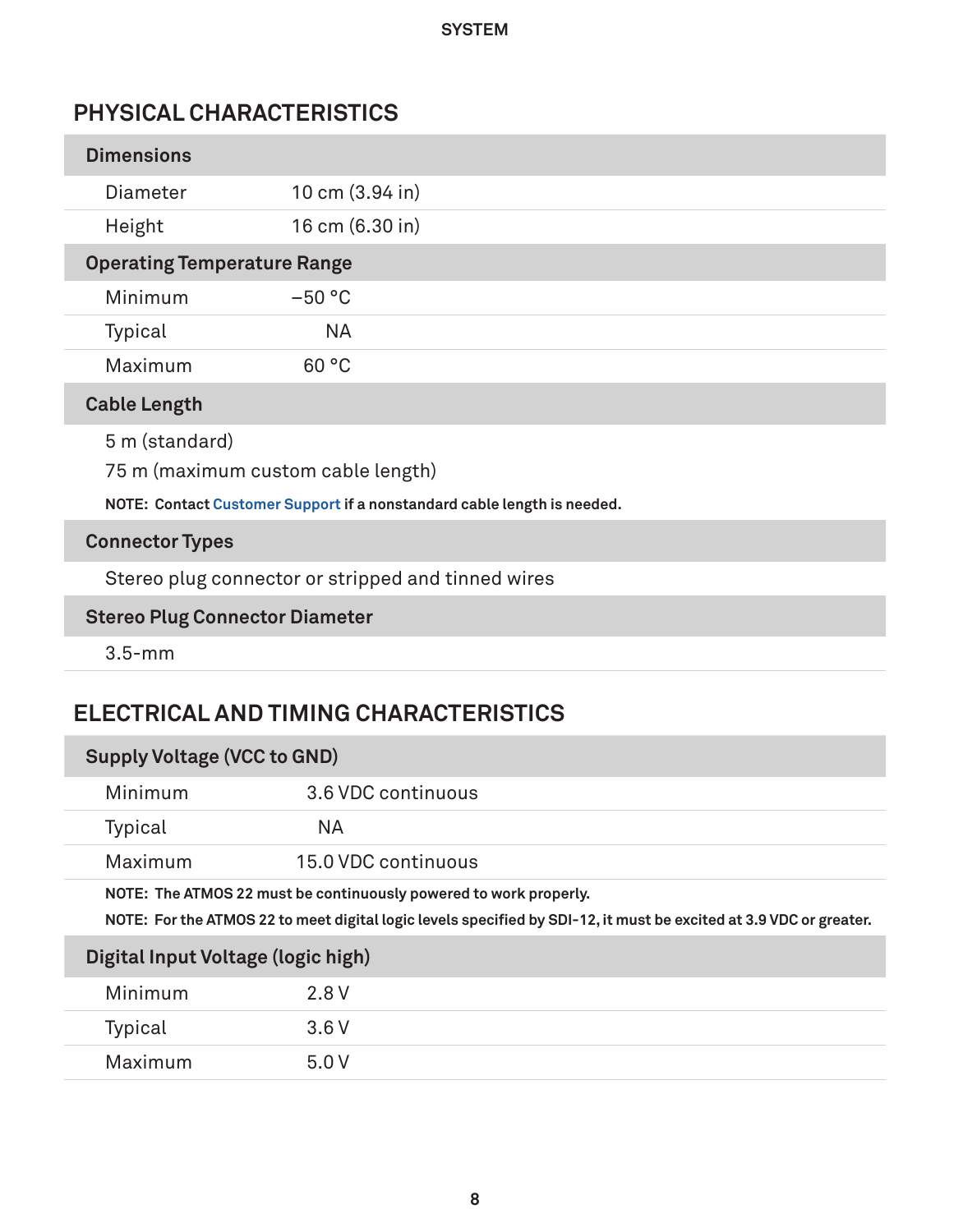#### **ATMOS 22**

<span id="page-12-0"></span>

| Digital Input Voltage (logic low)       |                                           |                                                                                                                    |  |
|-----------------------------------------|-------------------------------------------|--------------------------------------------------------------------------------------------------------------------|--|
| Minimum                                 | $-0.3V$                                   |                                                                                                                    |  |
| Typical                                 | 0.0V                                      |                                                                                                                    |  |
| Maximum                                 | 0.8V                                      |                                                                                                                    |  |
| Digital Output Voltage (logic high)     |                                           |                                                                                                                    |  |
| Minimum                                 | ΝA                                        |                                                                                                                    |  |
| Typical                                 | 3.6V                                      |                                                                                                                    |  |
| Maximum                                 | <b>NA</b>                                 |                                                                                                                    |  |
|                                         |                                           | NOTE: For the ATMOS 22 to meet digital logic levels specified by SDI-12, it must be excited at 3.9 VDC or greater. |  |
| <b>Power Line Slew Rate</b>             |                                           |                                                                                                                    |  |
| Minimum                                 | 1.0 V/ms                                  |                                                                                                                    |  |
| Typical                                 | <b>NA</b>                                 |                                                                                                                    |  |
| Maximum                                 | NA.                                       |                                                                                                                    |  |
|                                         | <b>Current Drain (during measurement)</b> |                                                                                                                    |  |
| Minimum                                 | $0.2 \text{ mA}$                          |                                                                                                                    |  |
| Typical                                 | 8.0 <sub>m</sub> A                        |                                                                                                                    |  |
| Maximum                                 | 33.0 mA                                   |                                                                                                                    |  |
| <b>Current Drain (while asleep)</b>     |                                           |                                                                                                                    |  |
| Minimum                                 | $0.2 \text{ mA}$                          |                                                                                                                    |  |
| Typical                                 | $0.3 \text{ mA}$                          |                                                                                                                    |  |
| Maximum                                 | $0.4 \text{ mA}$                          |                                                                                                                    |  |
| Power Up Time (SDI ready)-aRx! Commands |                                           |                                                                                                                    |  |
| Minimum                                 | <b>NA</b>                                 |                                                                                                                    |  |
| Typical                                 | 10 <sub>s</sub>                           |                                                                                                                    |  |
| Maximum                                 | <b>NA</b>                                 |                                                                                                                    |  |
|                                         | Power Up Time (SDI ready)-Other Commands  |                                                                                                                    |  |
| Minimum                                 | NА                                        |                                                                                                                    |  |
| Typical                                 | 130 ms                                    |                                                                                                                    |  |
| Maximum                                 | <b>NA</b>                                 |                                                                                                                    |  |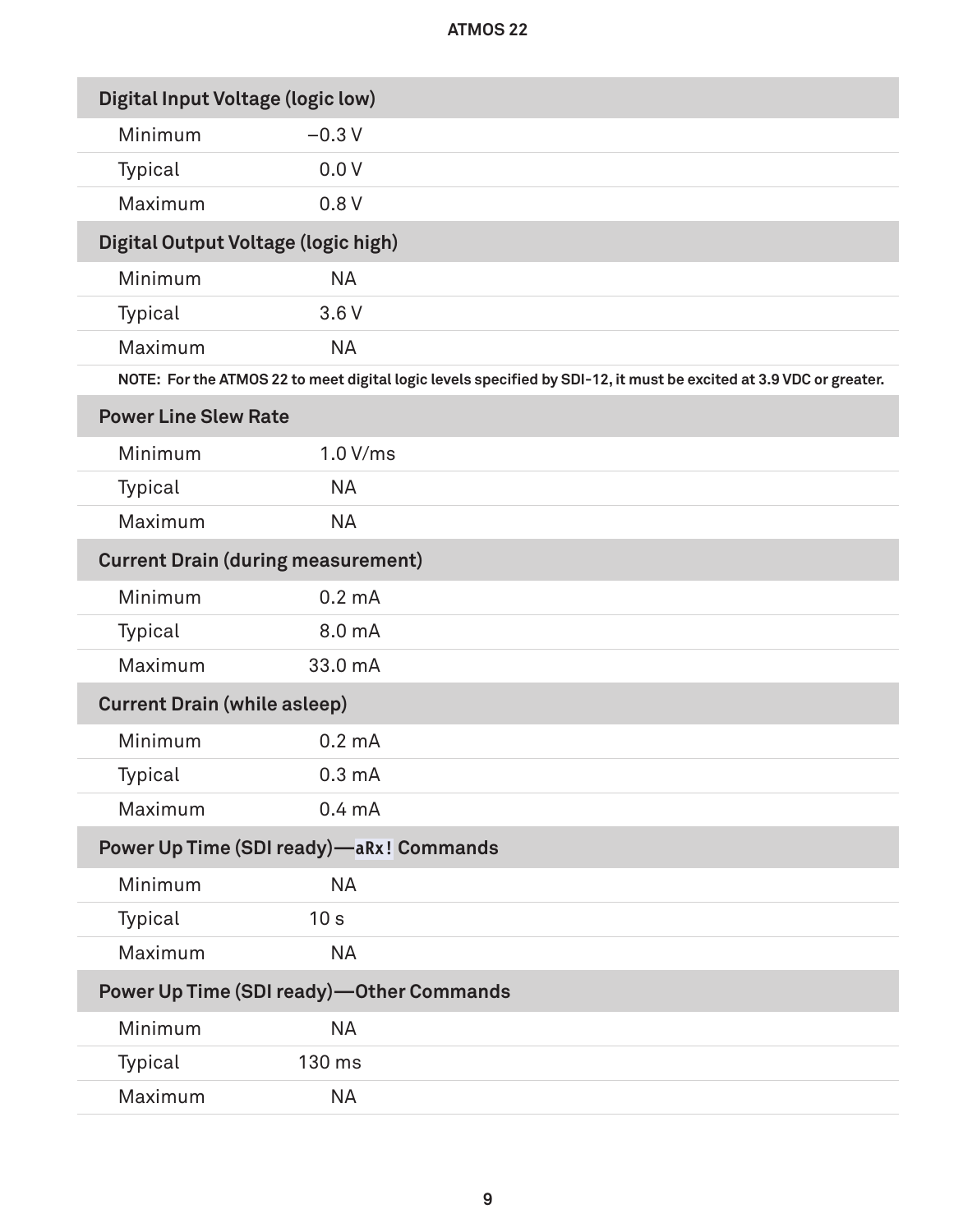<span id="page-13-0"></span>

| Power Up Time (SDI-12, DDI disabled) |                  |  |
|--------------------------------------|------------------|--|
| Minimum                              | ΝA               |  |
| Typical                              | $200 \text{ ms}$ |  |
| Maximum                              | ΝA               |  |
| <b>Measurement Duration</b>          |                  |  |
| Minimum                              | NA.              |  |
| Typical                              | $110 \text{ ms}$ |  |
| Maximum                              | 3,000 ms         |  |

### **COMPLIANCE**

Manufactured under ISO 9001:2015

EM ISO/IEC 17050:2010 (CE Mark)

### **3.2 ANEMOMETER**

The open space in the center of the anemometer is where the ATMOS 22 measures wind speed. Ultrasonic signals emitted from transducers at right angles to each other bounce off the porous acoustic plate [\(Figure 4](#page-14-1)) and back up to the opposite sensor. The speed of sound is affected by the wind, and the wind speed is calculated by measuring differences in the time it takes for sound to travel back and forth between sensors [\(Section](#page-14-0) [3.5\)](#page-15-1).

When powered on, the ATMOS 22 measures the wind speed and direction once every 10 s and records the instantaneous wind vector components. When queried, the ATMOS 22 outputs the average of the instantaneous measurements since the last query for wind speed and direction and the maximum instantaneous wind speed value for wind gust.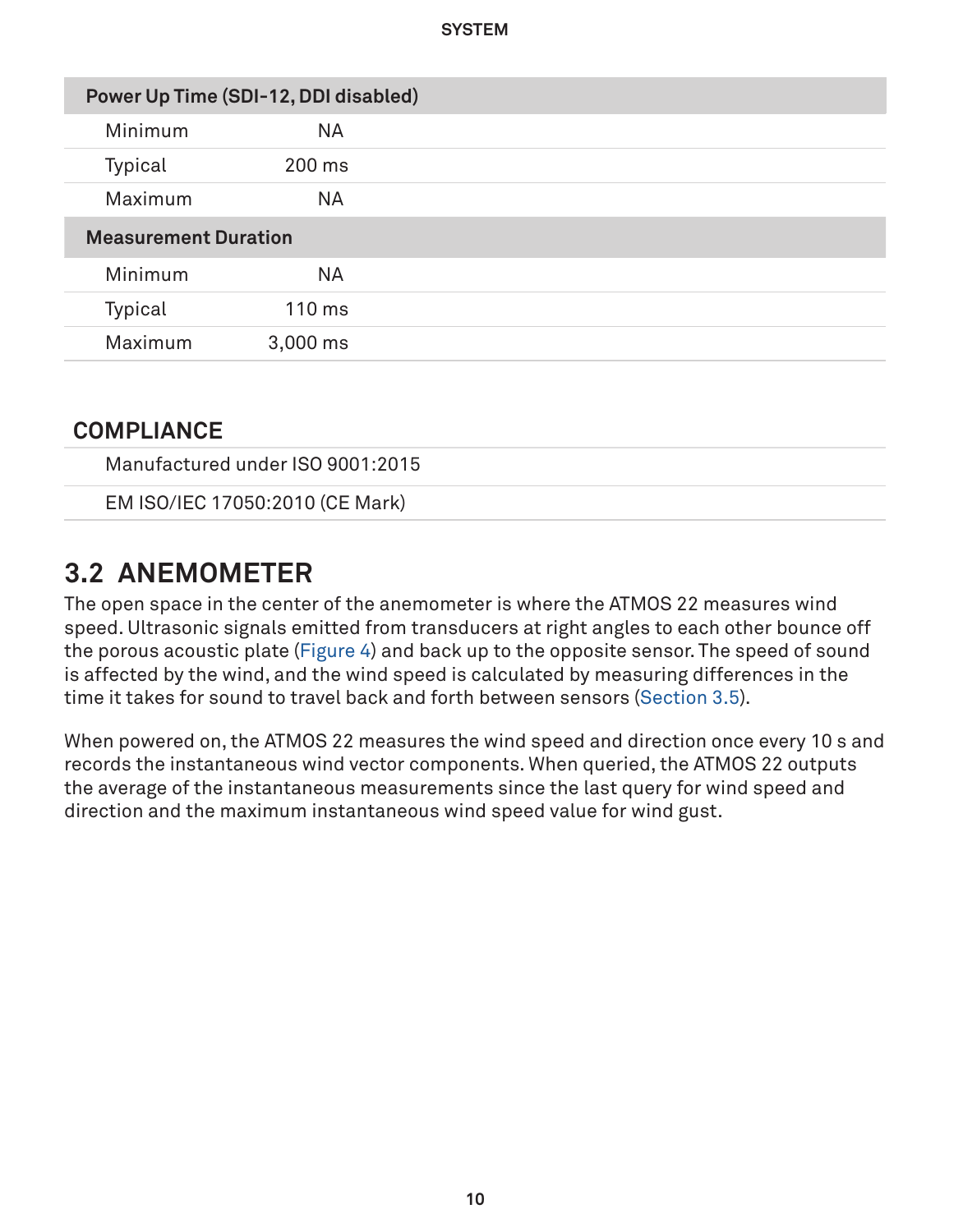#### **ATMOS 22**

<span id="page-14-0"></span>

<span id="page-14-1"></span>**Figure 4 Anemometer**

The ATMOS 22 measures wind speed every 10 s and keeps a running average of the last 10 measurements. If an instantaneous measurement is more than eight times the running average, the instantaneous measurement is rejected. It is not reported as the maximum gust or included in the data that are averaged over the output interval.

For normal ATMOS 22 use cases, this is an effective method for eliminating inaccuracy resulting from spurious spikes in wind speed (e.g., bumblebee checking out the ultrasonic path). In special use cases where data are output frequently and large step changes in wind speed are present (e.g., turning on a wind tunnel), this spike rejection algorithm may result in an error code being output.

## **3.3 TEMPERATURE SENSOR**

The ATMOS 22 temperature measurement ([Figure 5\)](#page-15-2) is made in the small stainless steel needle containing a tiny temperature sensor (thermistor) that extends from the middle of the four ultrasonic transducers in the center of the anemometer. The speed of sound is temperature dependent, so the ATMOS 22 temperature measurement is important for the wind speed and direction calculations. The ATMOS 22 temperature measurement should not be used as an accurate measurement of air temperature. Testing has shown errors of as much as 2 °C between the ATMOS 22 temperature sensor and the true air temperature under sunny conditions.

When powered on, the ATMOS 22 measures the air temperature once every 10 s and records the instantaneous values. When queried, the ATMOS 22 outputs the average of the instantaneous measurements since the last query.

**NOTE: Temperature data will not be collected by legacy Em50 series data loggers.**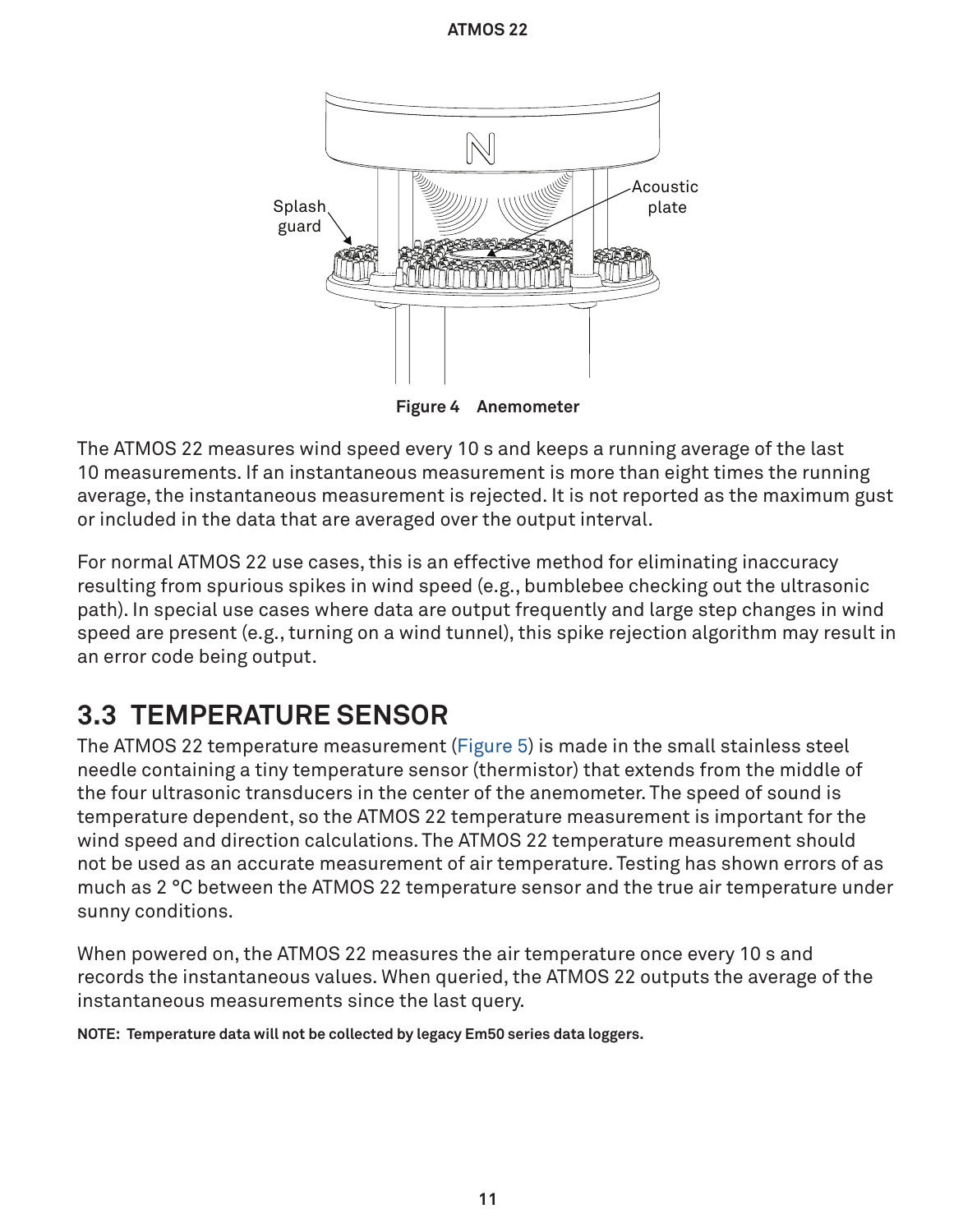**System**

<span id="page-15-0"></span>

<span id="page-15-2"></span>**Figure 5 Temperature sensor**

### **3.4 TILT SENSOR**

The ATMOS 22 is also equipped with a tilt sensor similar to those found in smartphones. The primary use of the tilt sensor data is to ensure the ATMOS 22 remains level at all times. Regularly check X and Y tilt data to ensure the ATMOS 22 is level; if it has tilted, return to the site and level again. Although this sensor may also be used to level the instrument during installation, it is much easier to use the small bubble level on the bottom of the anemometer plate. For reference, a positive X tilt indicates that the ATMOS 22 is leaning north, and a positive Y tilt indicates that the ATMOS 22 is leaning west.

**NOTE: Tilt data will not be collected by legacy Em50 series data loggers.**

### <span id="page-15-1"></span>**3.5 WIND SPEED AND DIRECTION THEORY**

The theory behind the anemometer comes from Campbell and Unsworth (1979). The speed  $c$  (m/s) of sound in still air depends on air temperature  $T$  (K), vapor pressure  $e$  (kPa), and atmospheric pressure, *p* (kPa), as shown in [Equation 1](#page-15-3).

$$
c = 20.067 \sqrt{T \left( 1 + \frac{0.32e}{p} \right)}
$$
 Equation 1

<span id="page-15-4"></span><span id="page-15-3"></span>

For a given sound path length, *d* (m), the number of wavelengths, *n*, in still air is determined with [Equation 2.](#page-15-4)

 $n = \frac{vd}{c}$  **Equation 2** 

Here *v* is the frequency of the sound (Hz). When the air is moving, the speed of sound is the sum of the wind speed and the speed of sound in still air. The anemometer transmits a sound pulse in a forward direction, then a similar pulse in the reverse direction. The difference in *n* between the two points is computed. If the vector magnitude of the wind in the direction of the sound is *u* (m/s), then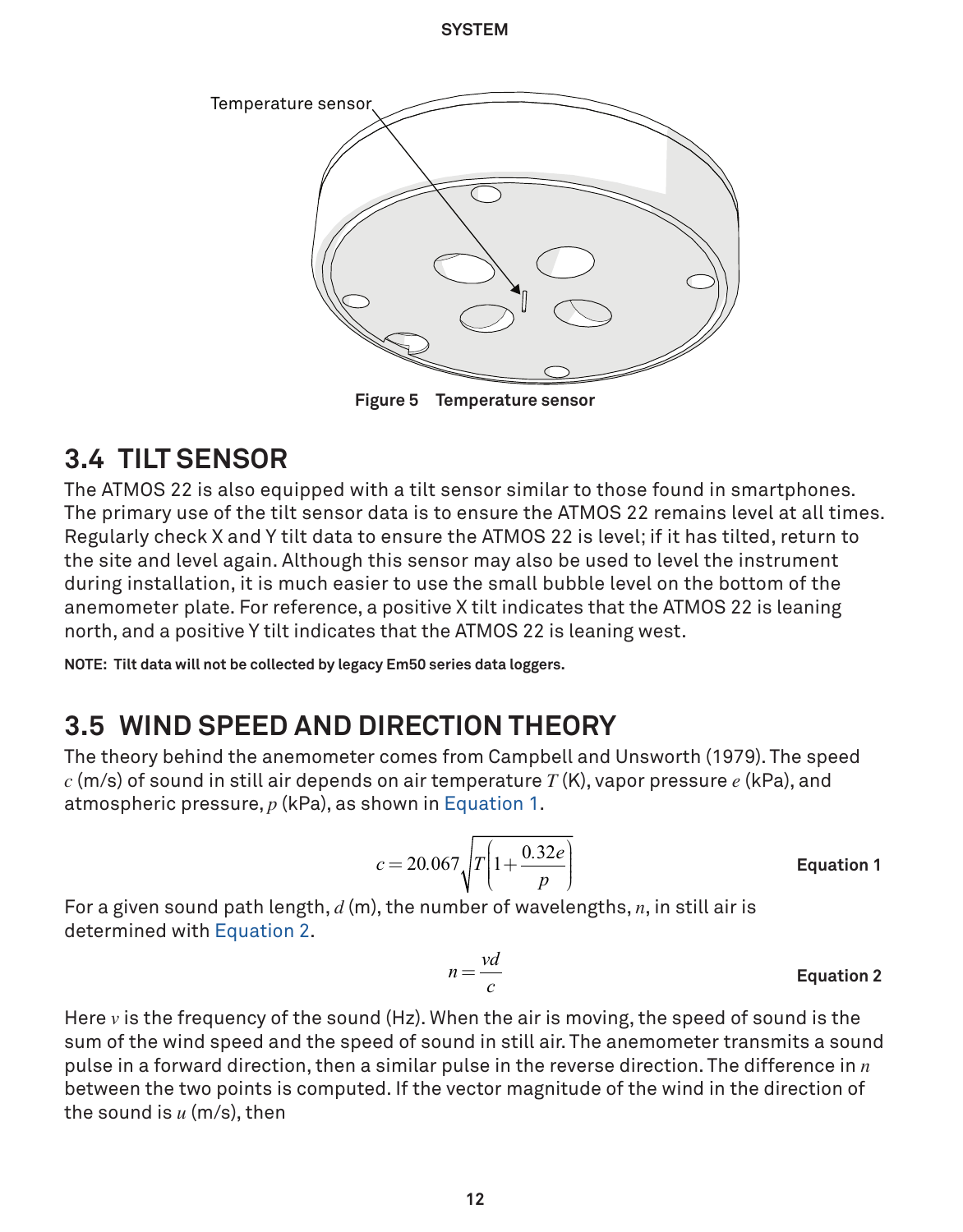#### <span id="page-16-1"></span><span id="page-16-0"></span>**ATMOS 22**

$$
n - \Delta n_{+} = \frac{vd}{c + u}
$$
 Equation 3  

$$
n + \Delta n_{-} = \frac{vd}{c - u}
$$
Equation 4

<span id="page-16-6"></span>for sound traveling with and against the wind. Subtracting the result of [Equation 3](#page-16-0) from the result of [Equation 4](#page-16-1) creates [Equation 5](#page-16-2).

$$
\Delta n = \Delta n_- + \Delta n_+ = \frac{2\nu du}{c^2 - u^2}
$$
 Equation 5

Even at the maximum wind speeds for the anemometer,  $u^2$  is only about 1% of  $c^2$ , so the equation can be simplified as shown in [Equation 6](#page-16-3).

<span id="page-16-3"></span><span id="page-16-2"></span>
$$
u \cong \frac{c^2}{2\nu d} \Delta n
$$
 **Equation 6**

This is the basic equation for the anemometer. Delta (∆) *n* is proportional to the phase difference between the forward and reverse sound pulses. The sound comes from a 40 kHz ultrasonic transducer in the head of the anemometer. A sound pulse is transmitted diagonally across the anemometer, bouncing off an acoustic plate in the center. The sound pulse is then received by another transducer in the anemometer head that is opposite the first. Once the sound pulse is received, the receiver becomes the transmitter and the process is repeated. Two more sensors, mounted at 90 degrees from the first two, give the other horizontal component of the wind. The sound travels a total distance of about 72 mm from transmitter to receiver, but *d* in the equations is just the horizontal distance, which is 40 mm.

If  $u$  is the magnitude of the wind vector in the east-west direction (east  $+$ ) and  $v$  is the magnitude in the north-south direction (north +), then wind speed is computed with [Equation 7.](#page-16-4)

<span id="page-16-5"></span><span id="page-16-4"></span>
$$
S = \sqrt{\overline{u}^2 + \overline{v}^2}
$$
 Equation 7

Where the overbar indicates an average of the values sampled every 10 s, wind direction is computed with [Equation 8.](#page-16-5)

$$
\theta = \tan^{-1}\left(\frac{\nabla}{\overline{u}}\right)
$$
 **Equation 8**

The wind measurement through more frequent SDI-12 commands requires 42 ms to complete. An additional 60 ms are required for the computations to determine phase differences. The anemometer samples every 10 s (or more often if requested through more frequent SDI-12 commands). The gust speed reported is the highest instantaneous wind speed measured during the selected averaging interval (must be >20 s or gusts will equal speed). Wind speeds above 30 m/s are not measured reliably with the phase shift method, so wind speeds measured above 30 m/s will be reported as 30 m/s.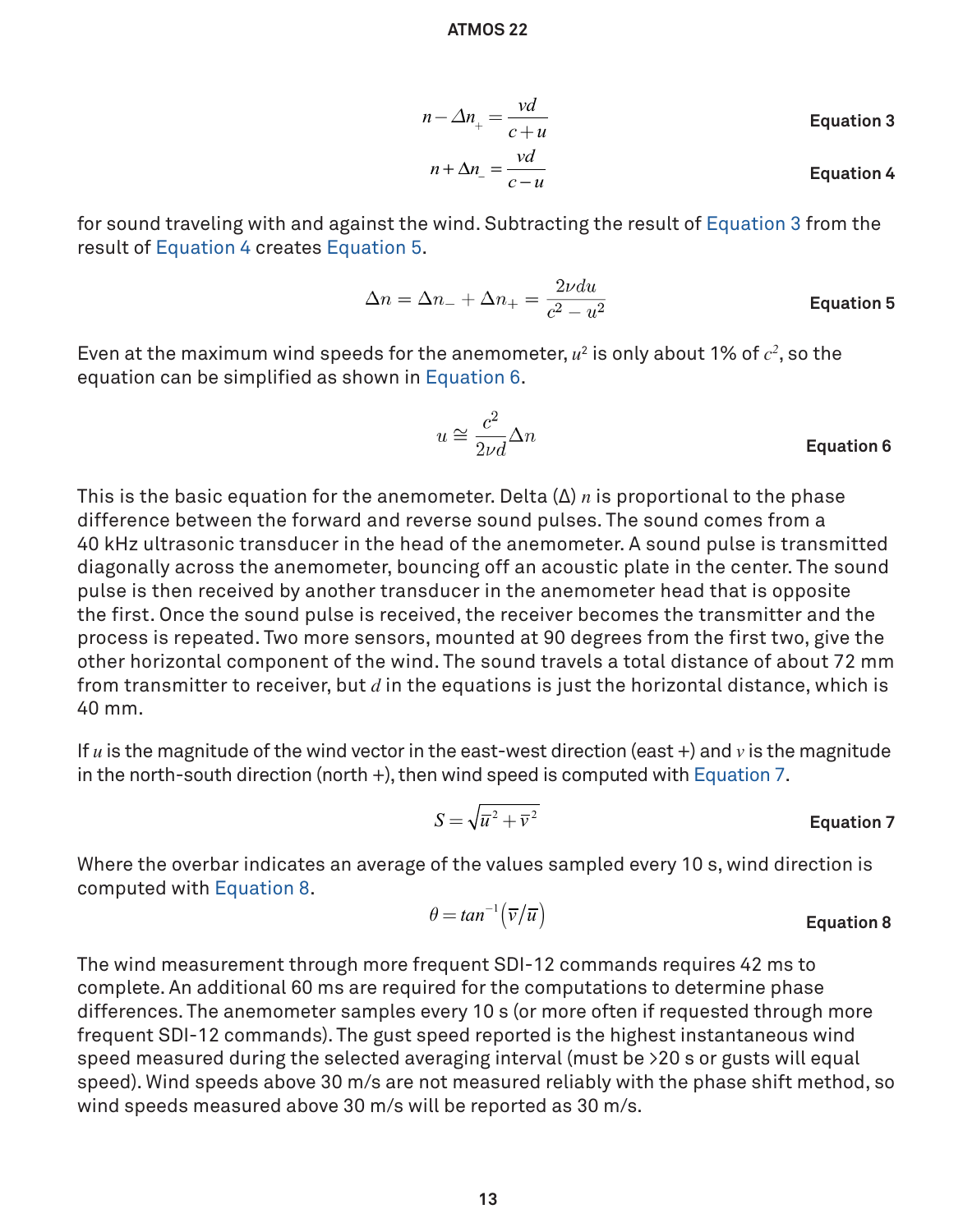#### **System**

<span id="page-17-0"></span>The ATMOS 22 uses a wind speed spike rejection scheme to protect against the inclusion of spurious wind speed spikes in the averaged wind speed data. The ATMOS 22 measures wind speed every 10 s and keeps a running average of the last 10 measurements. If an instantaneous measurement is more than eight times the running average, then the instantaneous measurement is rejected and not reported as the maximum gust or included in the data that are averaged over the output interval.

For normal ATMOS 22 use cases, this is an effective method for eliminating inaccuracy resulting from spurious spikes in wind speed (e.g., bumblebee investigating the ultrasonic path). In special use cases where data are output frequently and large step changes in wind speed are present (e.g., turning on a wind tunnel), this spike rejection algorithm may result in an error code being output.

**NOTE: Cup anemometers average over a much longer interval than 42 ms, so the gusts measured with a sonic anemometer will have a larger peak-to-mean ratio than a cup anemometer.**

### **3.6 LIMITATIONS**

The ATMOS 22 is engineered to be a robust device with minimal downtime. However, it does have limitations that will affect its measurements under some conditions.

### **3.6.1 SNOW AND ICE ACCUMULATION**

Accumulation of snow, ice, or frost can compromise the wind measurements if accumulation occurs in the anemometer acoustic pathway or on the acoustic plate ([Section 4.2](#page-19-1)).

### **3.6.2 HEAVY RAIN AND STRONG WIND**

During strong storm events, water can splash off of the horizontal bottom plate of the anemometer envelope and interrupt the signal passing between the sonic transducers. The spikes on the bottom plate help dissipate the energy of rainwater to minimize splashing and reduce the likelihood that the wind measurements are interrupted. Additionally, specially treated hydrophobic porous polyethylene membranes protect the ultrasonic transducers from direct splashing and the sintered (porous) glass construction draws water from the upper surface of the acoustic plate to keep a constant sound path length. Despite these features, heavy rain and strong wind can still cause water to reach the membranes and also cause temporary water buildup on the acoustic plate. The hydrophobic nature of the transducer protective membranes and the quick-draining ability of the acoustic plate should limit wind measurement interruptions to heavy rain events and should bring wind measurement back online soon after extreme conditions abate.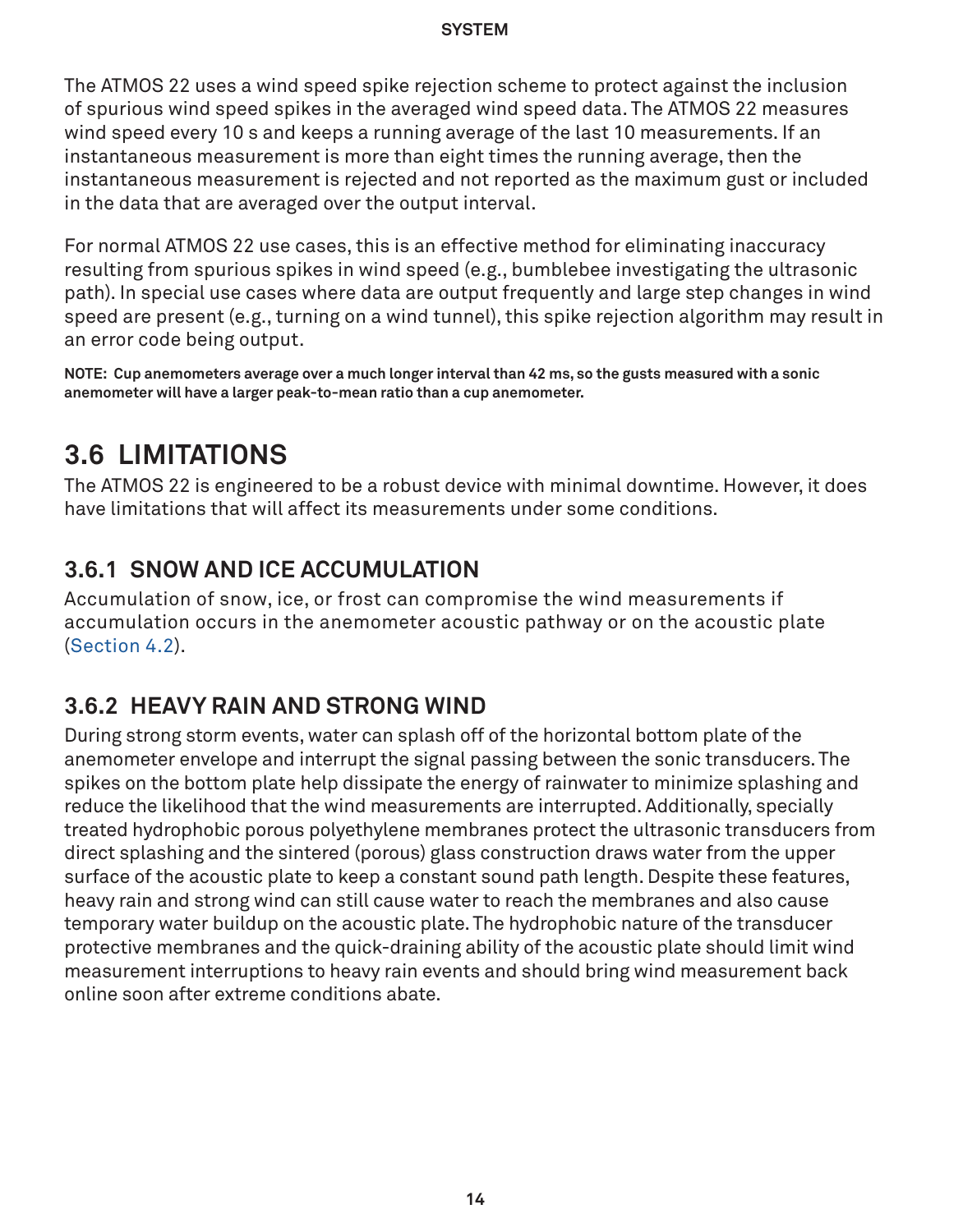### <span id="page-18-0"></span>**3.7 MEASUREMENTS WITH METER DATA LOGGERS**

METER EM60 series and ZENTRA series data loggers query the ATMOS 22 once every minute and record the appropriate averages and maximums from the ATMOS 22 in memory. When the measurement interval is reached, the 1-min measurements are processed into the appropriate averages and maximums and output to final storage (see the [METER](https://www.metergroup.com/environment/downloads/?download_category=manuals)  [logger manual](https://www.metergroup.com/environment/downloads/?download_category=manuals) for more information). [Table 2](#page-18-1) describes the quantities output from the ATMOS 22 and how they are processed in the logger for each ATMOS 22 measurement.

**NOTE: The Em50 series data loggers only record and output wind speed, wind direction, and wind gust. They do not record or output anemometer temperature or tilt information.**

| Measurement               | Data Output Every Minute                                                              | Data Saved by Logger Each Measure-<br>ment Interval<br>$(m =$ number of minutes)                                                                         |
|---------------------------|---------------------------------------------------------------------------------------|----------------------------------------------------------------------------------------------------------------------------------------------------------|
| Wind speed                | Average of six 10-s wind speed<br>measurements in both horizontal<br>wind vectors     | Wind run is calculated from each<br>1-min average of both horizontal<br>wind vectors. METER logger saves<br>average wind run from $m$ 1-min<br>averages. |
| Wind direction            | Average of six 10-s wind direction<br>measurements in both horizontal<br>wind vectors | Weighted direction calculated from<br>horizontal wind vectors                                                                                            |
| Wind gust                 | Maximum of six 10-s wind speed<br>measurements                                        | Maximum wind speed recorded<br>over measurement interval                                                                                                 |
| Anemometer<br>temperature | Average of six 10-s anemometer<br>temperature measurements                            | Average of $m$ 1-min averages of<br>anemometer temperature                                                                                               |
| Tilt                      | Instantaneous measurements of<br>tilt in X and Y orientation                          | Average of $m$ instantaneous<br>measurements of tilt in X and Y<br>orientation                                                                           |

<span id="page-18-1"></span>**Table 2 ATMOS 22 output quantities processed in METER data logger**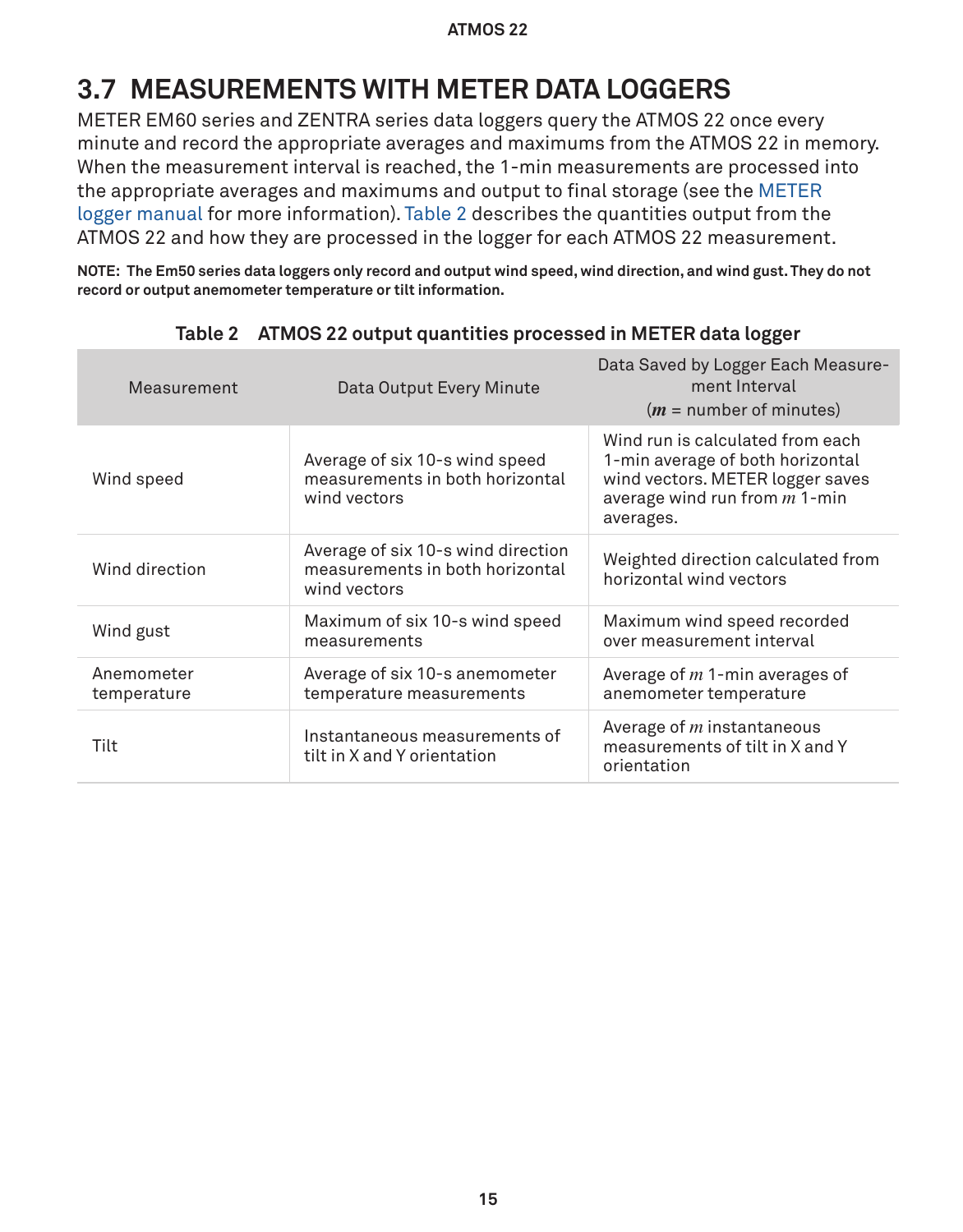## <span id="page-19-0"></span>**4. SERVICE**

This section contains calibration frequencies, cleaning and maintenance, troubleshooting guidelines, and contact information.

### **4.1 CALIBRATION**

The relationship between wind speed and phase is determined by geometry and the laws of physics. Since the geometry is tightly controlled in manufacturing, no individual anemometer calibration is needed. The phase of each ATMOS 22 anemometer is initially set to zero in a zero wind-speed condition. Extensive wind-tunnel and field testing has shown this to result in accurate wind-speed measurements. A subsample of anemometers is checked monthly for accuracy as part of routine quality assurance (QA) procedures. Routine recalibration of the ATMOS 22 is not necessary.

## <span id="page-19-1"></span>**4.2 CLEANING AND MAINTENANCE**

Below are instructions to clean and maintain the ATMOS 22. Cleaning and maintenance should be performed as needed.

- 1. Make sure nothing is obscuring the temperature sensor or the sonic transducers shown in [Figure 6](#page-20-1) (cobwebs, leaves, wasp nests, etc.).
- 2. Check the following areas to make sure they are clear of miscellaneous environmental, animal (specifically bird droppings) and insect debris, or spider webs:
	- a. Anemometer opening
	- b. Acoustic plate
- 3. Clean the ATMOS 22
	- a. Scrub with light to medium pressure using a warm, damp cloth.
	- b. Completely dry the instrument by removing excess water using a dry cloth.
	- c. Clean around posts and between crevices using a dry brush.
	- d. Be sure the sensor is level after cleaning.

#### **CAUTIONS**

- **DO NOT** immerse the sensor in water.
- **DO NOT** touch the temperature sensor needle [\(Figure 6](#page-20-1)).

**CAUTION: The wire leads for the temperature sensor needle are very delicate and can be easily damaged.**

• Avoid more than light pressure on the sonic transducers ([Figure 6](#page-20-1)).

**Do not allow water to enter the sonic transducers [\(Figure 6](#page-20-1)). Water may corrode the metal parts inside and ruin the transducers.**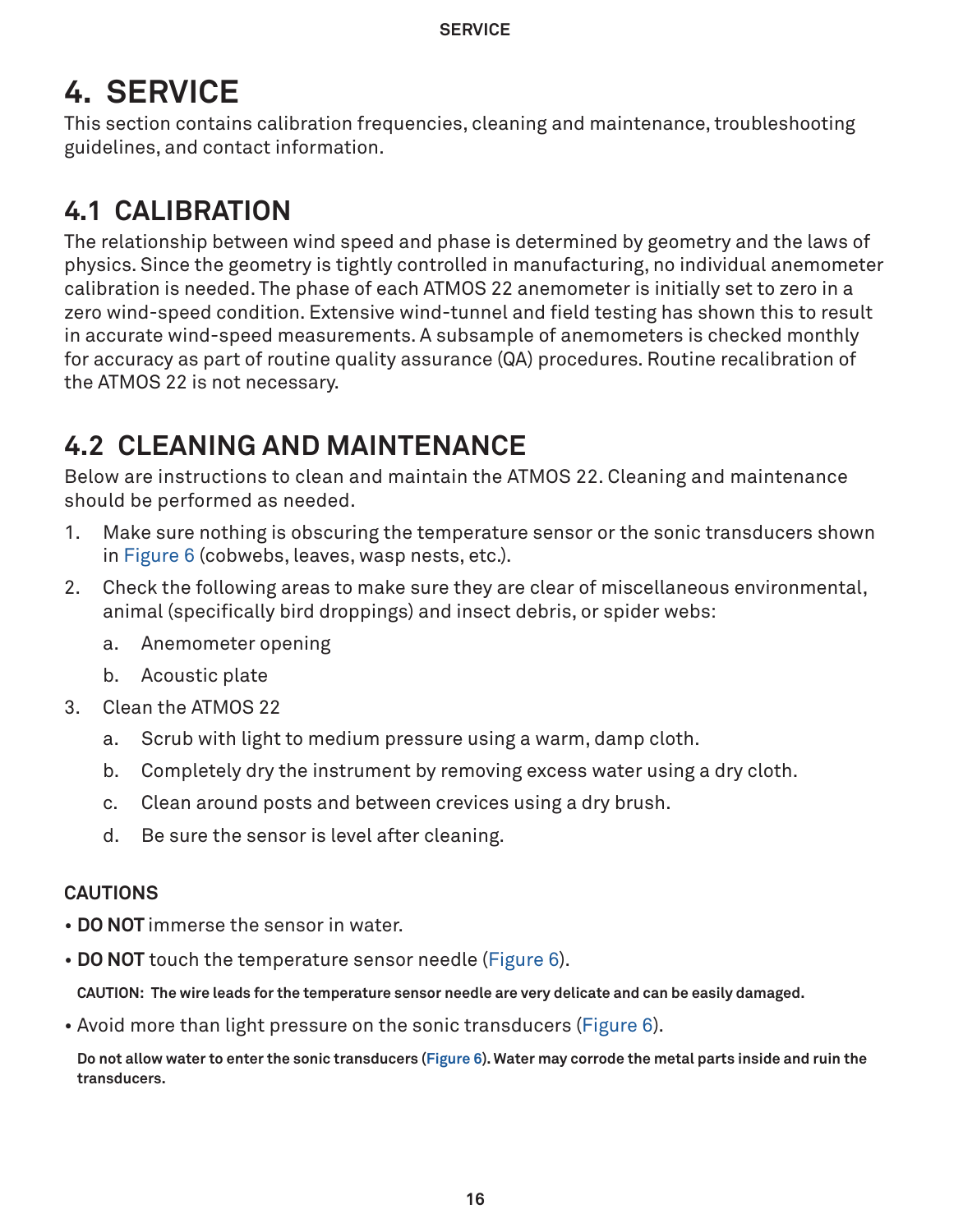#### **ATMOS 22**

<span id="page-20-0"></span>

**Figure 6 Temperature needle and sonic transducers**

### **4.3 TROUBLESHOOTING**

| Problem                 | <b>Possible Solutions</b>                                                                                                                                               |
|-------------------------|-------------------------------------------------------------------------------------------------------------------------------------------------------------------------|
|                         | Check power to the sensor.                                                                                                                                              |
|                         | Check sensor cable and 3.5-mm plug integrity.                                                                                                                           |
| ATMOS 22 not responding | Check data logger wiring to ensure the following connections:<br>• Brown - 3.6 VDC to 15.0 VDC continuous power supply<br>• Orange—digital data output<br>• Bare-ground |
|                         | If sensor does not respond, use the PROCHECK to make sure it is<br>working satisfactorily.                                                                              |
|                         | Check SDI-12 address. It should be zero for METER data loggers.                                                                                                         |
|                         | Check anemometer pathway to make sure there is no debris<br>blocking the path of the sonic transducer measurement (between<br>transducers and acoustic plate).          |
| No wind speed           | Check the sonic transducers to make sure that there is no water<br>buildup; if there is moisture, take a dry cloth and dab it away.                                     |
|                         | Check to see if the acoustic plate (Figure 4) is dirty, and clean by<br>flushing with water and dry with a dry cloth (Section 4.2).                                     |
|                         | Be sure the ATMOS 22 is level.                                                                                                                                          |

### <span id="page-20-1"></span>**Table 3 Troubleshooting the ATMOS 22**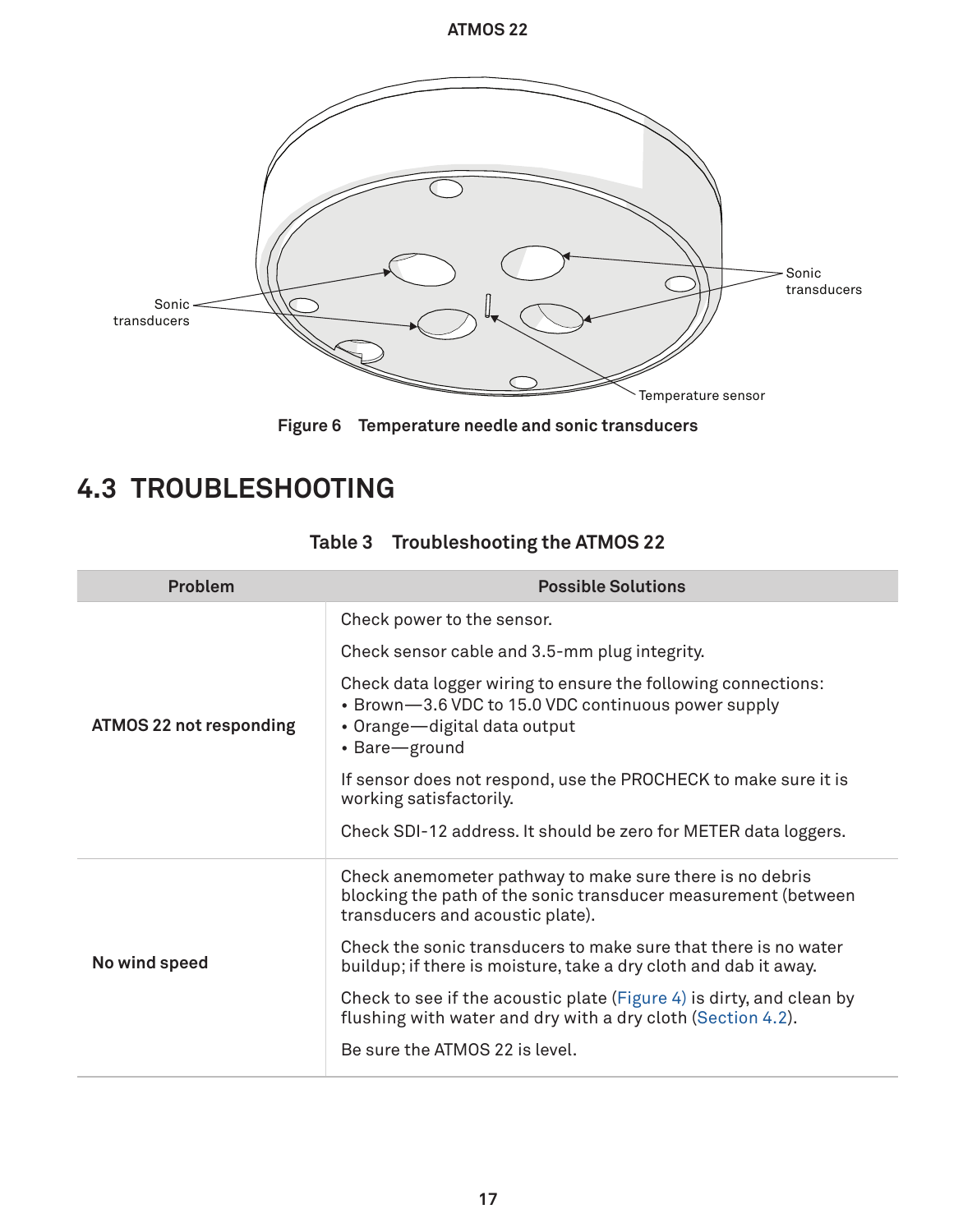### <span id="page-21-1"></span><span id="page-21-0"></span>**4.4 CUSTOMER SUPPORT**

#### **NORTH AMERICA**

Customer service representatives are available for questions, problems, or feedback Monday through Friday, 7:00 am to 5:00 pm Pacific time.

| Email:        | support.environment@metergroup.com<br>sales.environment@metergroup.com |
|---------------|------------------------------------------------------------------------|
| <b>Phone:</b> | +1.509.332.5600                                                        |
| Fax:          | +1.509.332.5158                                                        |
|               | Website: metergroup.com                                                |

#### **EUROPE**

Customer service representatives are available for questions, problems, or feedback Monday through Friday, 8:00 to 17:00 Central European time.

| Email: | support.europe@metergroup.com<br>sales.europe@metergroup.com |
|--------|--------------------------------------------------------------|
| Phone: | +49 89 12 66 52 0                                            |
| Fax:   | +49 89 12 66 52 20                                           |
|        | Website: metergroup.de                                       |

If contacting METER by email, please include the following information:

| Name    | Email address              |
|---------|----------------------------|
| Address | Instrument serial number   |
| Phone   | Description of the problem |

**NOTE: For products purchased through a distributor, please contact the distributor directly for assistance.**

### **4.5 TERMS AND CONDITIONS**

By using METER instruments and documentation, you agree to abide by the METER Group, Inc. USA Terms and Conditions. Please refer to [metergroup.com/terms-conditions](https://www.metergroup.com/terms-conditions) for details.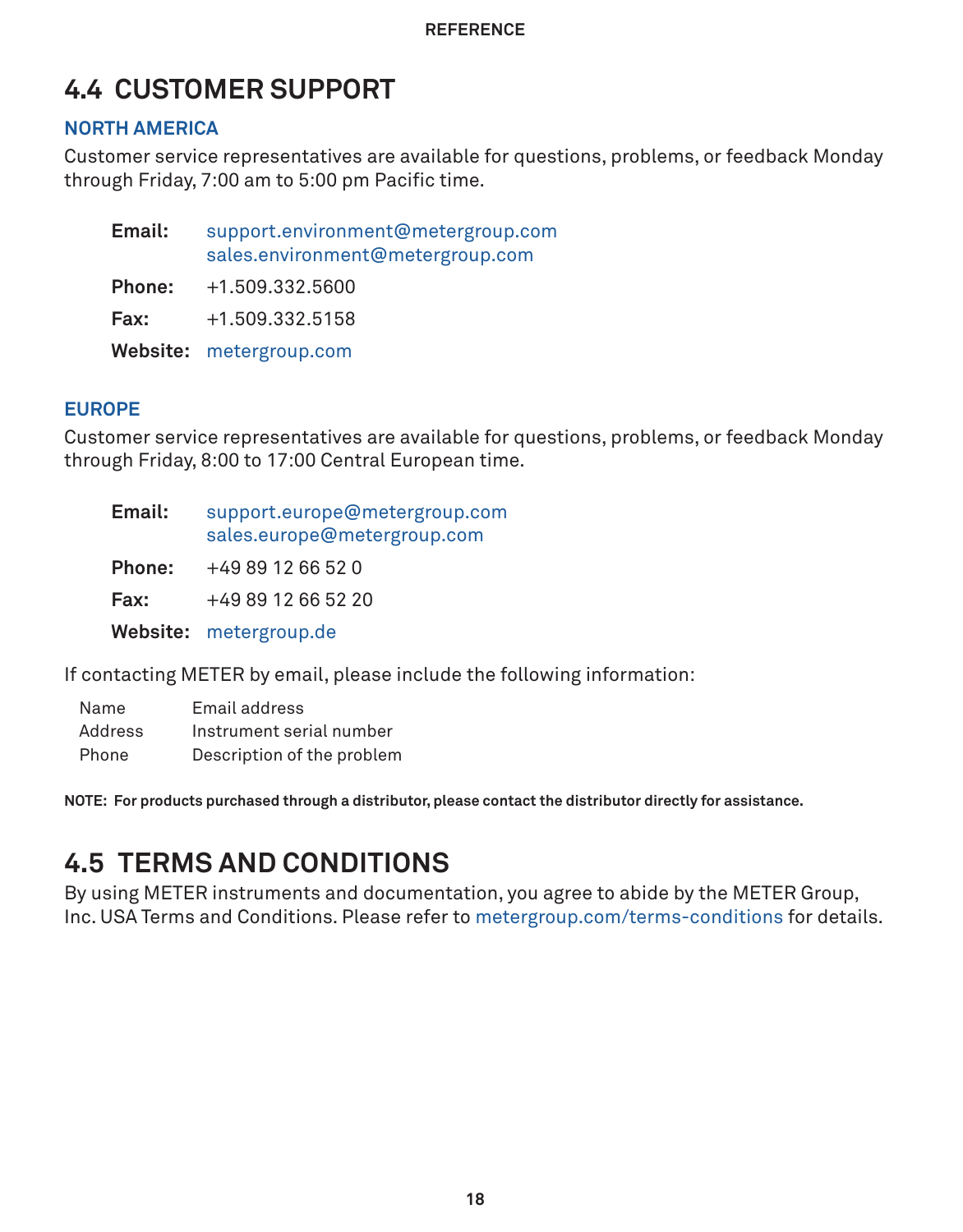## **REFERENCE**

Campbell, Gaylon S. and Michael H. Unsworth. 1979. An Inexpensive Sonic Anemometer for Eddy Correlation. *Journal of Applied Meteorology*. 18 (8):1072–1077.